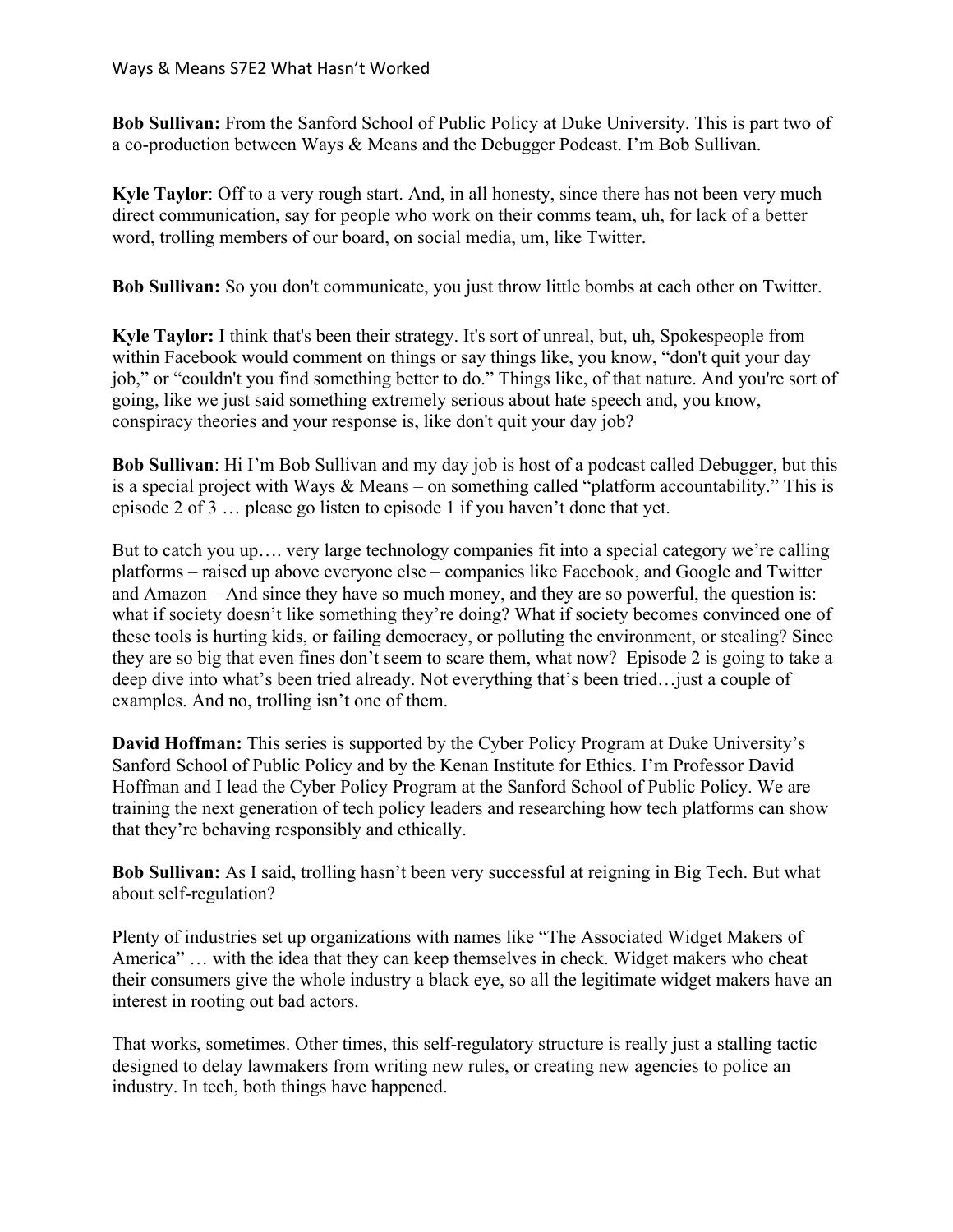A few years ago, Facebook took self-regulation another step farther, however.

And that's our first stop on our "what's been tried" tour.

After years of complaints that Facebook was acting as judge and jury when it came to controversies like removing hate speech or censoring political posts, Facebook decided it would create its own judge and jury. An independent entity, the Facebook Oversight Board. Announced in 2018, Mark Zuckerberg was really excited about the prospect on this video in 2019.

The Facebook Oversight Board. Kind of like a Supreme Court for Facebook.

The announcement struck a lot of the right notes. Independent. Transparent. Binding. Giving people a voice. Sure, there are obvious reasons for skepticism. Who picks the board members? Could it really be independent?

It's been three years since the entity was announced and it has now published a series of decisions, so we decided to give it a fair shake. After all, it is a unique idea for a large tech company to set up its own Supreme Court, its own judicial system. Studying how the Oversight Board works has become a passion project for Alexys Ogorek, a second-year law school student at Duke University.

**Alexys Ogorek**: So the Facebook Oversight Board was created after Mark Zuckerberg was trying to think of a way to increase accountability and transparency within Facebook's content moderation process. So obviously when Mark Zuckerberg founded Facebook, he probably didn't predict it would get this big. And he certainly didn't think about all of the difficult decisions that would happen when you're dealing with people's free speech rights and having to moderate hate speech, and the differences of nuances between cultures and contexts.

So the Facebook oversight board was meant to bring about academics and experts in a bunch of different areas of study, but also a bunch of different geographies to try to help make some of those decisions and keep Facebook accountable to its own policies.

**Bob Sullivan:** So, Facebook takes down \*a lot\* of posts. Posts that are dangerous, hate speech. The firm says it takes down 20 to 30 million posts just for violating hate speech standards every quarter. It's not easy. Mistakes are made. You can see why.

**Alexys Ogorek**: Facebook wants to obviously remove hate speech, and a lot of that they flag specific words that are known to be degrading, demeaning, offensive, hateful, particularly when you're looking at minority groups.

Of course, there are always issues when groups try to reclaim words, right. And so like, I'm going to use bitch for an example, because I'm a woman and I feel comfortable saying that one. But if somebody were to call me a bitch in an offensive way, that would be problematic. But if I were to say like, "let's go bitches" in an uplifting, reclamation kind of a way of the word that would be okay. And some of the Facebook algorithms have problems detecting and noticing the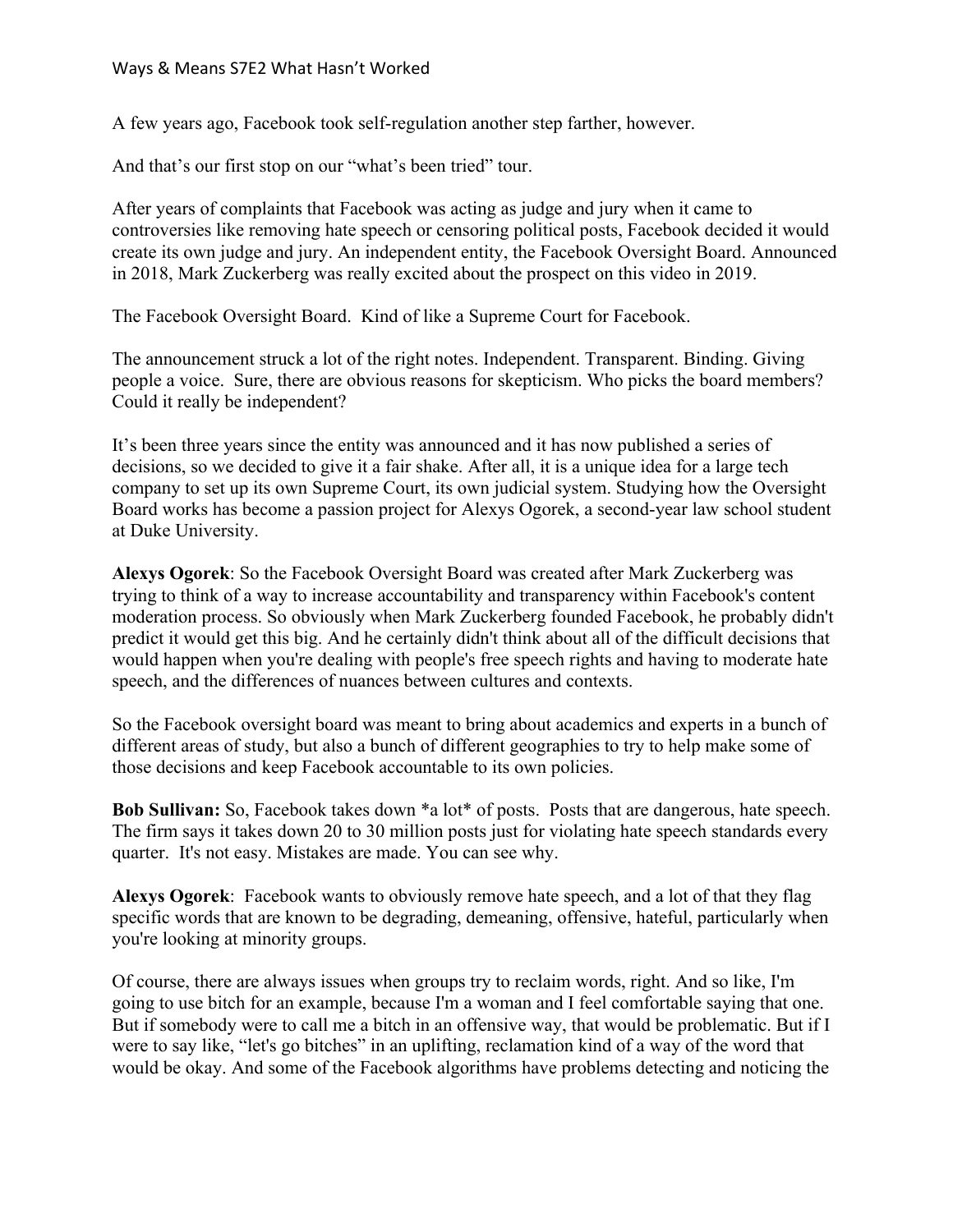context and the nuances between these two uses of the same word. And so when a minority group tries to reclaim a word, it often can get taken down.

And of course, that's seen as problematic by the minority group. So some of the Facebook oversight board decisions deal with, "well, what do we do in these contexts where the word is problematic, but the context is not?"

**Bob Sullivan**: And all that makes sense, but I think part of the reason we're doing this podcast is, "oh, wait a minute: Who appointed Facebook as the arbiter of taste and morality, and why do they get to make these decisions and, and, uh, you know, uh, why would we trust them to make such decisions," right?

**Alexys Ogorek**: Yeah. That is a great question. And in short Facebook kind of appointed itself.

**Bob Sullivan:** So, how's it going? Ogorek actually said she's impressed with the way Facebook went about creating the oversight board.

**Alexys Ogorek**: So I actually do think that this was probably one of the better choices that Facebook could have made. And I think there are a lot of points in the procedure where they do call for external comment and public information. So, once they establish the concept of the board, they released a draft charter of it, and then they solicited public proposals on different board structures and design. They released all the global feedback and the input it got, redrafted the charter. They were very conscious about selecting members that wouldn't just bow to the whim of Facebook, which I think was important.

So, they wanted to make sure they had representation from the geographical communities that were represented on Facebook, but also a ton of different expertise backgrounds. So you have people who work on elections, people who work in international human rights, LGBTQ rights, women's rights, children's rights, access to information, terrorism, like you name it. There's somebody on the oversight board who specializes in it.

**Bob Sullivan:** Ok, so now that the board is established and in action. How does it work? A person who posts something on Facebook gets a notice saying the content has been removed, perhaps by an algorithm. That person also might be assigned a "strike" by Facebook. The user appeals, there's an internal review and the decision stands. Then, that user can appeal to the oversight board. And that happens. A lot! About 300,000 times already. But not every case is selected for review...if this were the actual Supreme Court, we'd be talking about whether or not a case was "granted cert" – whether or not the Supreme Court has decided the case is important enough to be considered by all nine justices.

Now since Facebook is assigning strikes to users who post conduct it finds objectionable; I'll stay with that metaphor. A very tiny number of appeals are selected for review by Facebook's Oversight Board, so that's the first strike against it**.**

**Alexys Ogorek**: As you can imagine, there are hundreds and thousands of these reviews submitted. So there's a selection procedure. So administrative staff filters, reviews, and identifies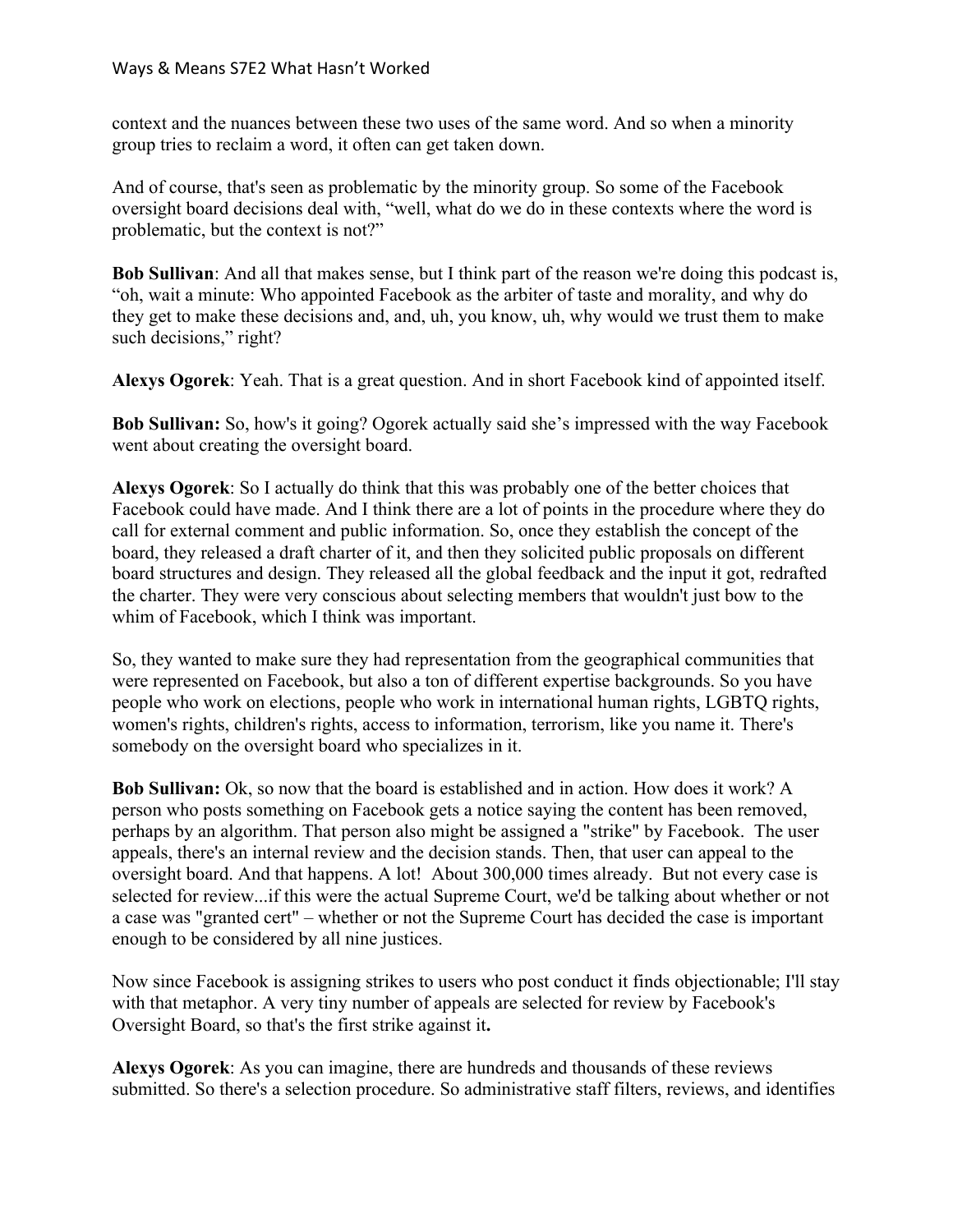a short list that's also a long list for the committee's consideration, taking into account really how the decision impacts others.

**Bob Sullivan**: And I saw these numbers, right, something in the order of 300,000 people make appeals, but ultimately the board decides on a couple of dozen cases. Is that about right?

**Alexys Ogorek**: Yeah, it's considerably less than 1% of cases get decided. Um, I think in the first few months it was less than one 100th of a percent of the cases. So that is one of the biggest critiques of the oversight board. It has good intentions, but they just can't get through enough material, in any given time, like, unless you would have to dramatically expand the size of the oversight board so that. That's one critique for sure.

**Bob Sullivan**: I mean, it doesn't sound like a critique to me, it sounds like something that barely works.

**Alexys Ogorek**: I was trying to give him the benefit of the doubt, but yeah.

**Bob Sullivan:** To be fair to Facebook, it says the Oversight Board picks cases that come up over and over again, so a single decision could act as precedent for maybe thousands of other cases.

But we're not sure how that works yet.

**Alexys Ogorek**: A lot of times context would tell you that these two cases are similar, but the decision may not necessarily be applied to the next case. Unfortunately, because there's not a lot of transparency about what those 300,000 case submissions are and what happened to those, I can't really tell you if the decisions are actually given precedential value or not. Just cause I don't really know what's happening to the other 300,000 cases that are not decided on.

**Bob Sullivan:** Meanwhile, despite that rather staggering number of cases…. you'll probably be surprised to learn that Facebook's 'Supreme Court' actually only gets to rule over a pretty limited part of the service.

I'm gonna call that strike two.

**Alexys Ogorek**: So only certain types of content are eligible for review. So individual pieces of content is the limitation, which includes specific posts, photos, videos, and comments. What it does not include are groups, pages, events, advertisements. There's also decision types. So only content that can be removed, that was removed for violations, can be appealed.

**Bob Sullivan:** Only content removals can be appealed. So called "keep-up" decisions - someone complaints about a piece of content, but Facebook decides it's ok – those choices cannot be appealed. To Ogorek, this is a big swing and a miss.Strike three.

**Alexys Ogorek**: When a post gets left up and that post is harmful or problematic, like spreading misinformation or spreading hate or advocating for genocide or pushing sex trafficking, to me,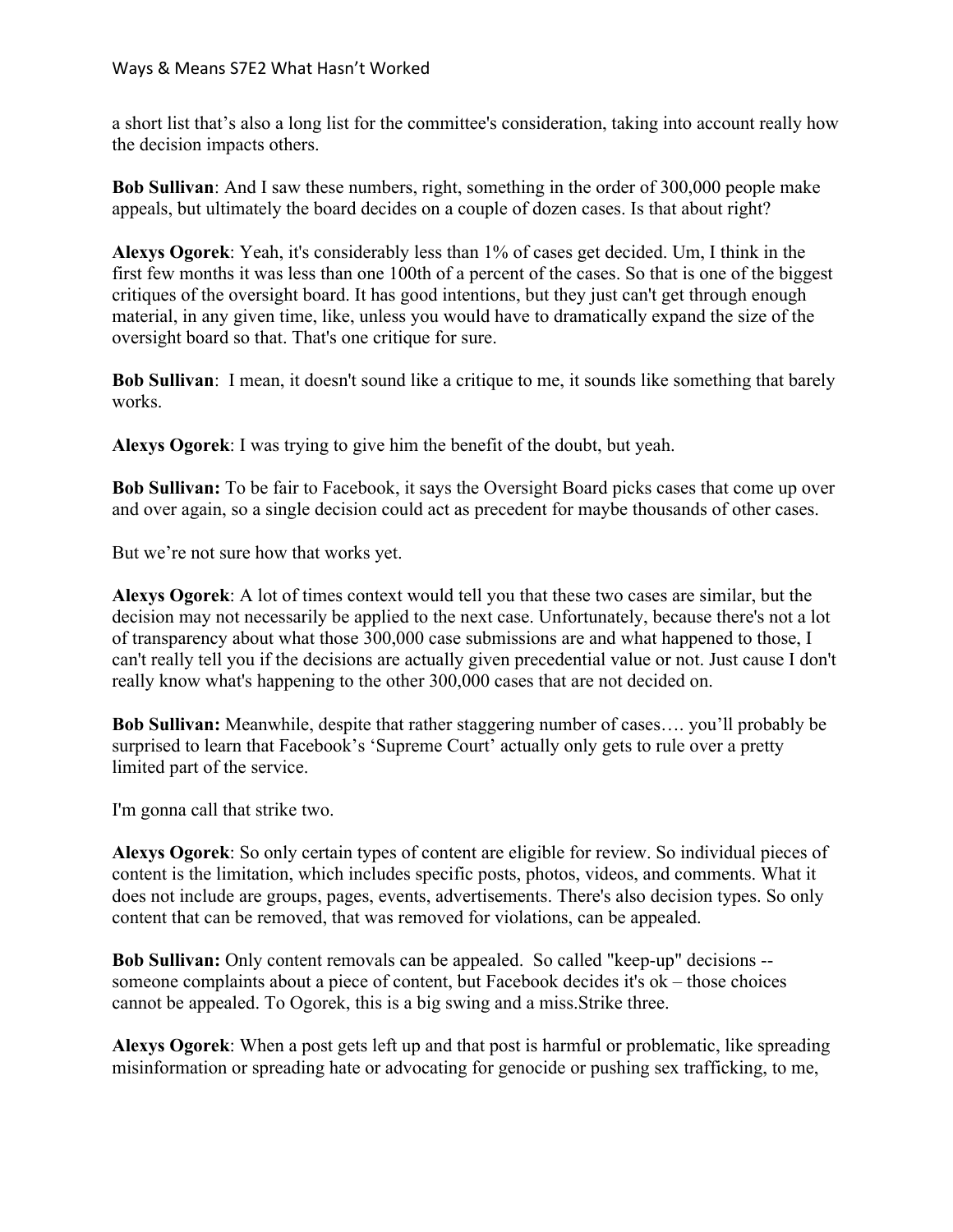those are harms that are actually being perpetrated against other members of the community on and off Facebook.

So, I think leaving up something that is harmful is more of a problem than taking down something that is not harmful.

**Bob Sullivan**: I think when people hear the term "Facebook Oversight Board," they might be, excused for, for believing that decisions like that would be part of its charter.

**Alexys Ogorek**: Absolutely. I personally was shocked to find it wasn't. It's kind of funny, it took me a lot of research and a lot of digging to figure out what exactly eligible meant. It wasn't easily defined anywhere. And so like, I've read the charter and the bylaws, and I've combed their websites dozens of times and figuring out that it was only posts that were taken down, took hours.

**Bob Sullivan:** The appeals also take a lot of time. You might remember the oversight board's most famous ruling. It took about five months. That's typical, Ogorek says.

**Bob Sullivan**: How long does this process typically take?

**Alexys Ogorek**: Uh, great question. Let's go all the way back.

Let's say Facebook makes a final content decision on a piece internally. The user has 15 days to decide if they're going to appeal it to the Facebook oversight board. And then from there there's an additional 60 days until decisions will be made.

**Bob Sullivan:** Ogorek got back to us later to say the actual timeline might be closer to 180 days, but you get the point.

**Alexys Ogorek**: The panel can request extensions of this. I haven't really seen very many of those and when necessary, the process can be expedited to only 30 days between when it was submitted to the oversight board and when it was finalized.

**Bob Sullivan**: But I might say in October, here's a strong opinion I have about a candidate running for office in November. If that post gets taken down and restored in January, what good does that do?

**Alexys Ogorek**: Exactly.

**Bob Sullivan**: A timeline like that...definitely sounds like a strike to me. So is this:

**Bob Sullivan**: How long have you been working on this research?

**Alexys Ogorek**: Oh, my gosh. I want to say since October or November, so three-ish months now.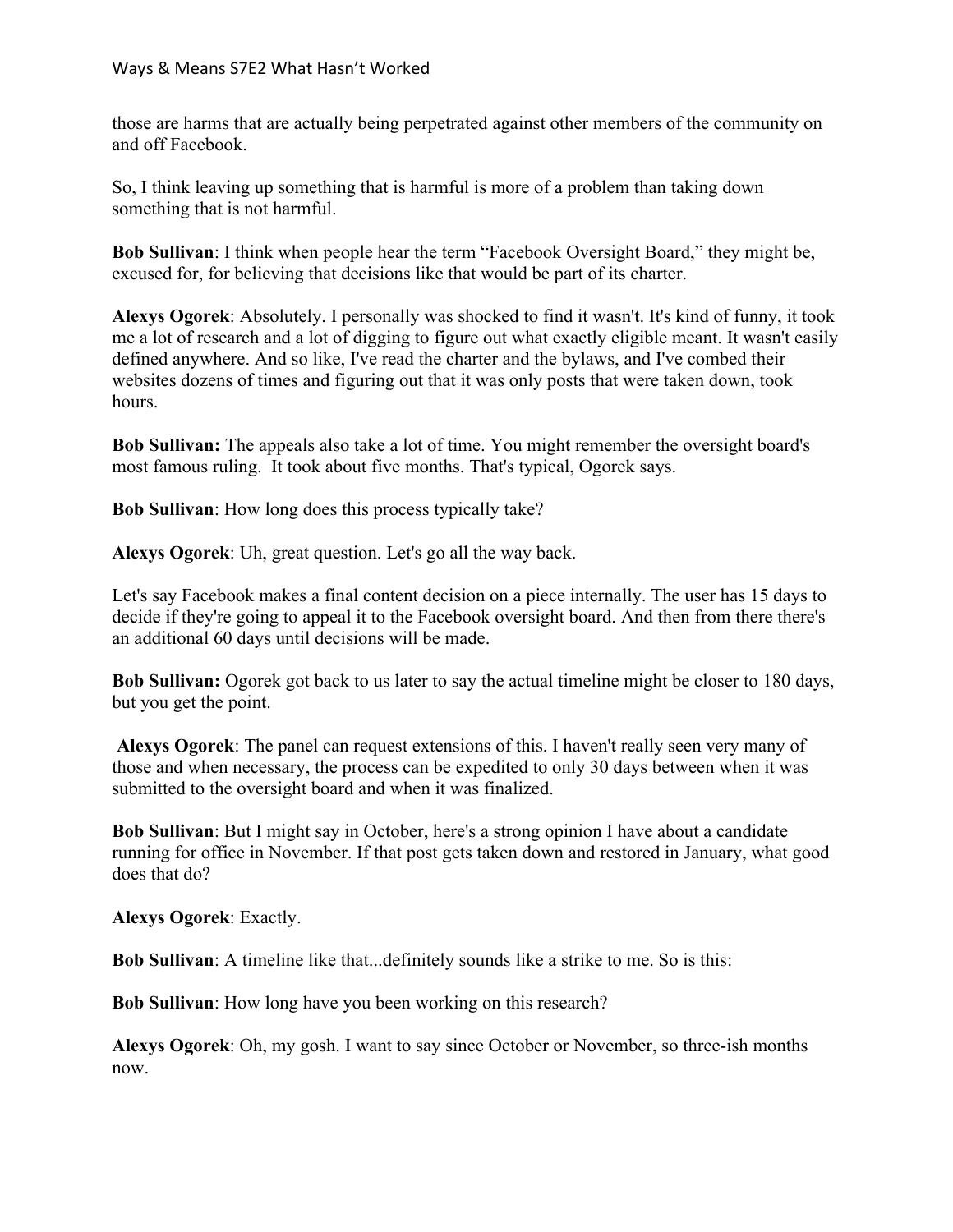**Bob Sullivan**: This makes you one of the world's leading experts in the Facebook oversight board it sounds like to me.

**Alexys Ogorek**: I've been over this website a dozen times. It is fascinating to me. It ties in with some of the other research that I'm doing, but it's kind of just become a passion project -- trying to figure out what exactly is going on.

**Bob Sullivan**: What does it suggest to you about the potential effectiveness of the Facebook oversight board or any company that might imagine a structure like this, that you, Duke law student, have spent several months trying to figure this out and still haven't quite figured it out. What does that suggest to you about hope all this is working?

**Alexys Ogorek**: I mean, quite frankly, I don't think it's as transparent as it claims to be.

**Bob Sullivan**: Is that strike four or five?

Also, the Oversight Board is quite limited in what it can do. It's pretty much stayed in the realm of content moderation decisions. It has nothing to say about, for example, the research suggesting Instagram hurts children. In fact, when that story was released, the oversight board came out with a statement saying the research -- well it was news to them.

So, that's a lot of strikes. Still, Ogorek isn't as cynical about the oversight board as some others.

**Bob Sullivan**: I've heard from people I've interviewed for this podcast who tell me the idea of a Facebook Oversight Board itself is fatally flawed. Do you think that the Facebook Oversight Board has a role in the platform accountability?

**Alexys Ogorek**: I think if Facebook treated the Facebook Oversight Board as legitimately as it says it does, it could have a role. But the fact that it's keeping information from the oversight board in the first place is obviously deeply problematic. The fact that the Facebook oversight board actually has such limited ability to make decisions on content and the policy recommendations don't seem to be truly treated as recommendations rather as a, well, we have to consider this. But it's unclear, whatever happens, like how long it gets considered or how deeply. If they were truly seeding control of content moderation to an oversight board, I think that could be effective, but that is just blatantly not what's going on right now.

**Alexys Ogorek**: I think this is a very good prototype that could be built off of. I think that there probably, to my knowledge, there wasn't something like this before the Facebook Oversight Board.

**Bob Sullivan:** There wasn't something like the oversight board before this, it's a novel idea and one could imagine a structure like it could play a role in platform accountability. But there is something like it now. At least, in name. A group calling itself the "real" Facebook Oversight Board. It was created soon after Facebook announced its oversight board, by experts around the world who were critical of Facebook's idea...worried it just wouldn't work, that the firm needed a truly independent body of outsiders to review important decisions.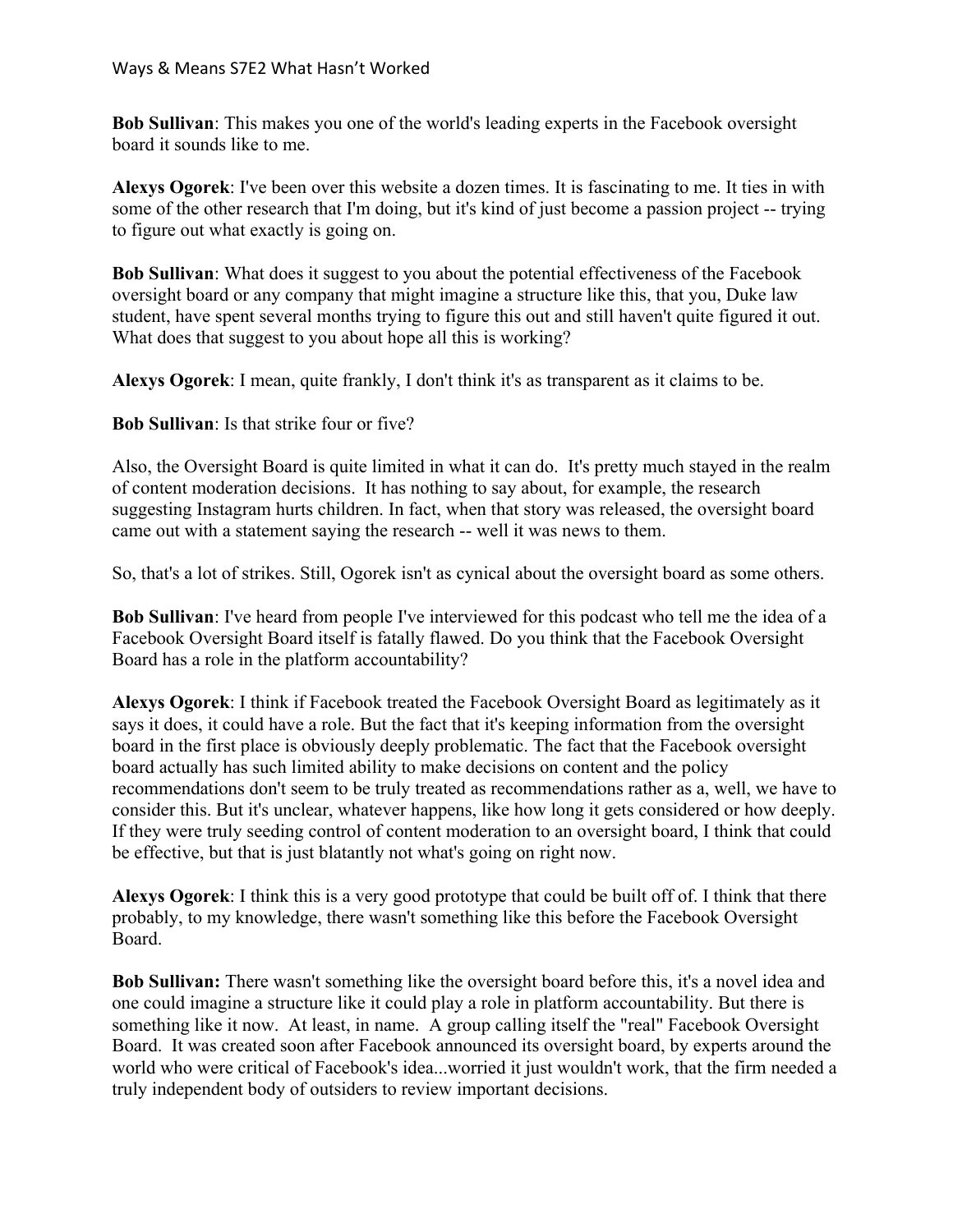You've already heard from one of its founders, Kyle Taylor, at the top of this podcast. Let's just say the real Facebook Oversight Board and Facebook don't see eye to eye. More like spitball for spitball. You shouldn't be surprised to hear Taylor thinks Facebook's attempt at self-regulation – quasi-independent regulation – is doomed.

**Bob Sullivan**: Why, first of all, do you think Facebook's oversight board didn't work or doesn't work?

**Kyle Taylor**: Um, I mean I think that the baseline assumption, the idea that an industry, or a company could fund and set up their own oversight board, is in and of itself a conflict. So I think of it as, you know, if an oil company set up their own oversight board to decide where they could drill. Or a tobacco company set up their own oversight board, to decide who they could sell cigarettes to.

Because the point at which Facebook created their own oversight board would be the point at which those companies would have taken those types of decisions. And the answer to those two as well but there are laws that decide. There are government enforceable laws that decides, where a company can drill and who a company can sell a cigarette to.

And that's why I think ultimately, we believe that the need for similar regulation over big tech must sit at the government enforceable level. So, you know, if you're writing the bylaws for your own oversight board, it's like being allowed to mark your own homework.

**Bob Sullivan:** The "real" oversight board was intended to be temporary, set up as a watchdog in the run-up to the contentious 2020 Presidential election. But it became clear soon after that Facebook issues would linger well beyond election night.

**Kyle Taylor**: What we saw on January 6th, in the first 202 interviews of people involved that were done by the Department of Justice, nearly half cited Facebook or Instagram as a way that they either heard about the insurrection or helps to organize the insurrection.

**Bob Sullivan**: So half of the people who stormed the Capitol building on January 6th got there in some way, because of Facebook.

**Kyle Taylor**: Yeah, of the half of the first roughly 200 people that the DOJ interviewed, that's all that's been publicly released to date. So I'm unsure of the total number of people, but it's a pretty large sample size 200 people. And to think that half of them cited a Facebook product as their tool either to find out about or to facilitate, I think is extremely important to remember.

**Bob Sullivan:** In episode 1, we talked a lot about the David vs Goliath nature of platform accountability – companies like Facebook are so large their legal teams dwarf the regulators who try to enforce rules against them. Well, the tiny real Facebook Oversight Board is quite a David indeed. Still, it seems to get under the company's skin. The first thing Facebook did to react to them was try to get their website knocked off the internet for – essentially -- copyright infringement, for using Facebook's name as part of its URL.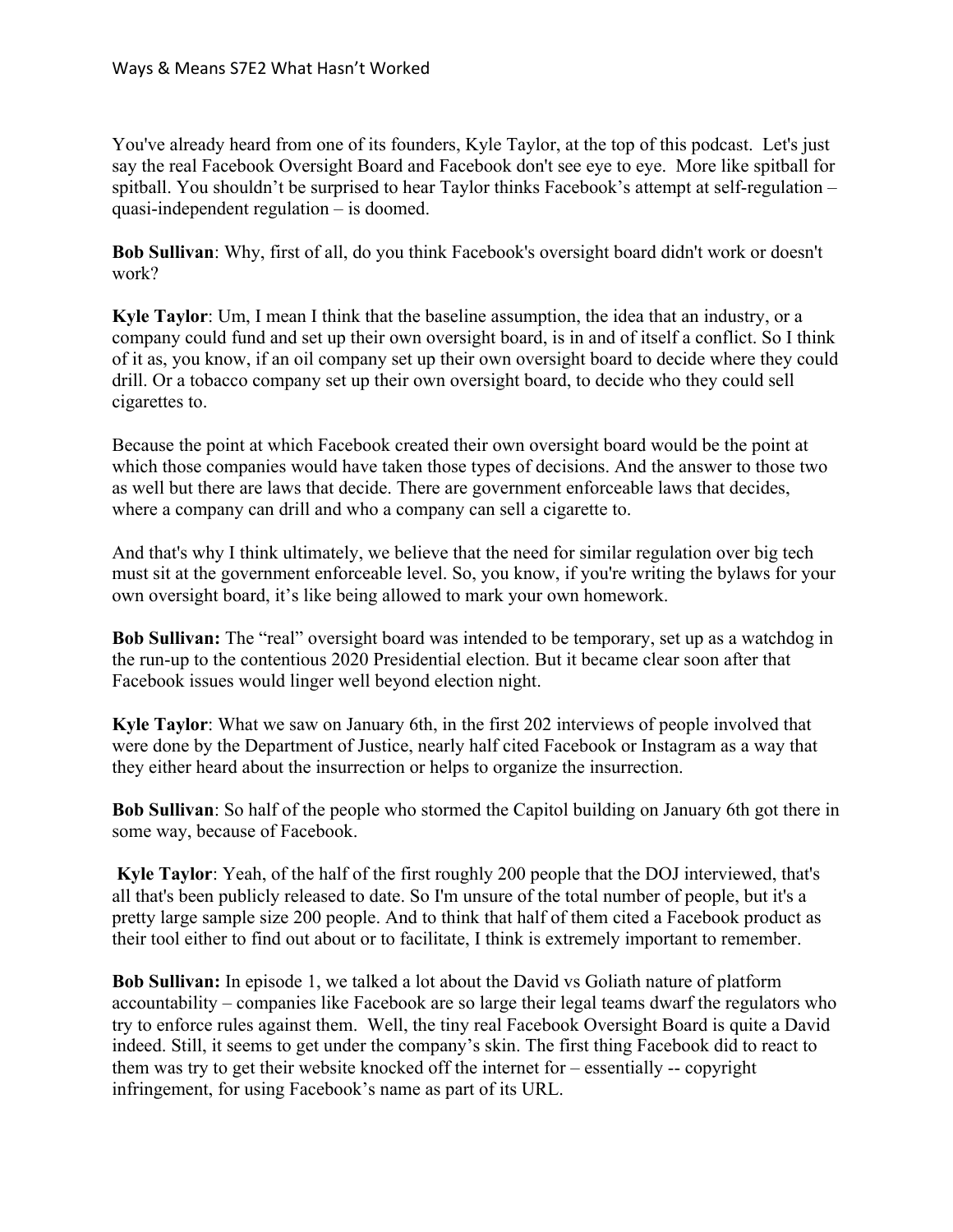**Kyle Taylor**: But, you know, it is daunting sometimes to think we are still taking on one of the most powerful companies in the world and arguably the most powerful person in the world, in a ecosystem where a large part of the public is dependent on their tools.

**Bob Sullivan**: Has there ever been a moment where it was scary?

**Kyle Taylor**: Has there ever been a moment it was scary? Um, honestly, I would say there's not been a moment when it's scary. But the word surreal does come to mind.

When you're seeing people within Facebook's company structure sort of trolling you, for lack of a better word, on Twitter, you're sort of going like "what is happening? This is a spokesperson for a major corporation, just trolling civil rights activists on Twitter." And if anything, it almost reinforces to you how much power they have, if they feel that they're able to do that successfully. But I wouldn't say it's scary. I'd say it's daunting.

**Bob Sullivan**: Uh, do you have an example of the trolling? You mentioned that a couple of times.

**Kyle Taylor**: Oh yes. It's sort of unreal, but spokespeople from within Facebook would comment on things or say things like, you know, don't quit your day job, or couldn't you find something better to do things like of that nature. Um, and you're sort of going, like we just said something extremely serious about hate speech and you know, conspiracy theories and your response is "don't quit your day job?"

**Bob Sullivan:** Facebook PR seems to know something. You've probably heard that extreme views – provocative views – get the most engagement on platforms like Facebook and Twitter. Well, it's not just extreme views. Rudeness. Sarcasm. Trash talking. "Dunking" on your opponents, as the kids say, these things play really well on social media, too.

**Kyle Taylor**: Really, to me, it speaks to hubris, right? It speaks to the belief that you are untouchable and therefore you can say or do anything. And I've always read these incidents as signals of the level of unchecked power. If you treat people that way with abandon and think that nothing will happen as a result I mean, that really must be a level of self-belief in terms of power that, is extreme.

**Bob Sullivan**: No, one's going to yell at you for saying something rude, right?

**Kyle Taylor**: No, you'll get a lot on social media. You'll get a lot of likes and reshares and comments if you say rude things. So it's almost incentivized as currency.

**Bob Sullivan:** What's not incentivized, Taylor says, is decisions that help humanity. So when Facebook is faced with a decision – what's good for society or what's good for the bottom line – it's a fantasy to think the company would choose the good for society. He thinks Facebook whistleblower Frances Haugen brought receipts to Congress showing that this is true.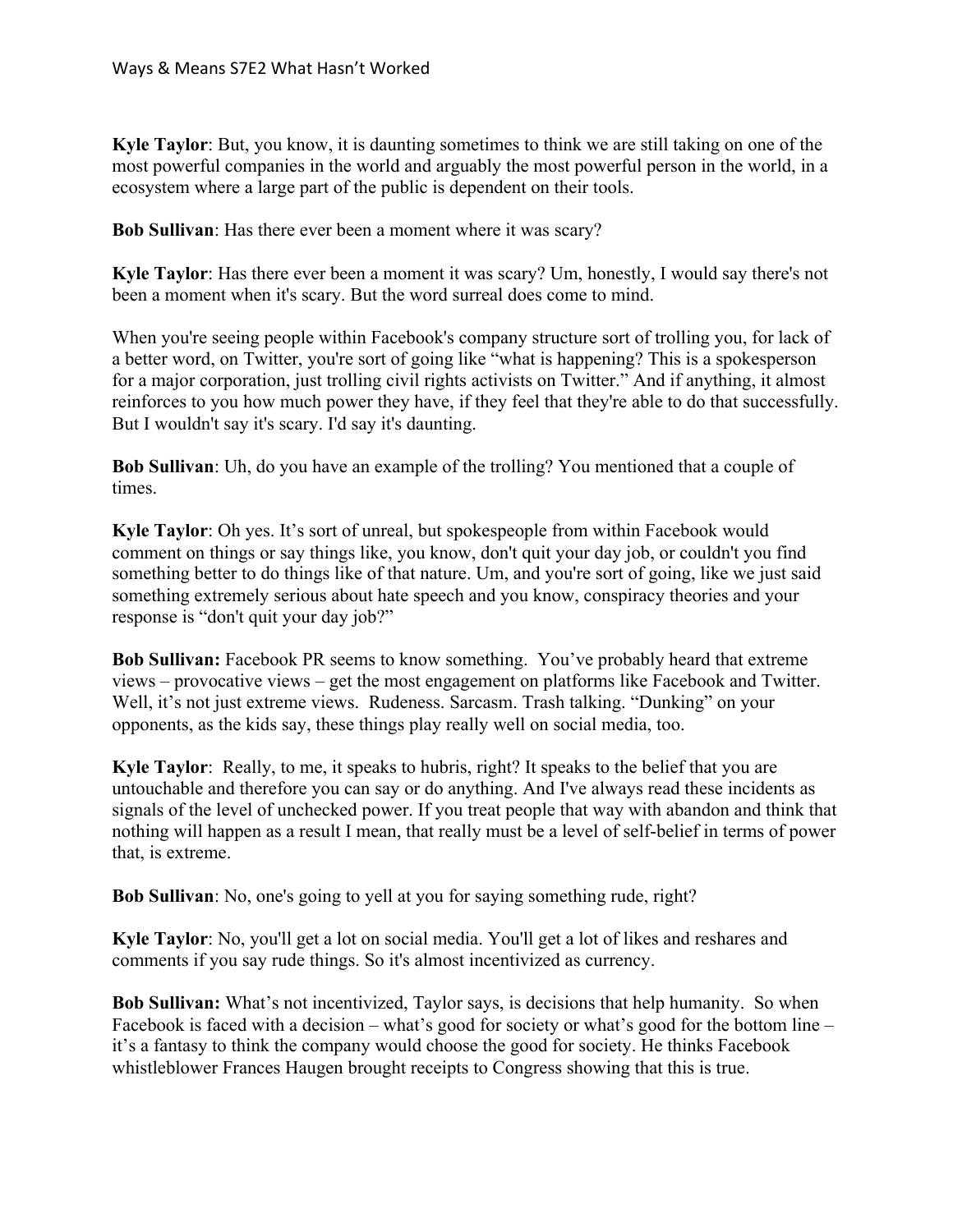**Kyle Taylor**: Absolutely I believe that following Francis Hagan's testimony and the release of those documents we now know that what we have believed to be true for years is in fact, true, based on Facebook's own internal documents. Whether it's their ability to deal with hate speech or their prioritization of engagement over all else.

And I'll just give one example.

There was a piece of information in the Haugen documents that suggested from internal documents that engineers at Facebook had found a way to reduce COVID related disinformation by 38%, but that it was directly nixed by Zuckerberg himself, because it would reduce engagement too much.

**Bob Sullivan:** Even without financial pressures, content moderation choices are incredibly challenging, as Ogorek demonstrated earlier. They're made even more complex by a very new, digital-era problem sometimes described as free speech vs free reach. It's one thing to tell the guy sitting next to you in a coffee shop that the Covid vaccine includes a computer chip. That's free speech. It's another to tell millions of followers on social media. That's free reach. And that's…a platform problem.

Remember in episode one we described a county fair with raised platforms for musical acts, rising above everyone else at the fair? Tech platforms like Facebook and Google and YouTube and Twitter give people an amazing megaphone of reach. And in fact, the more outrageous things you say, the more likely you are to get free reach, the more algorithmic juice they give you. So vaccines with computer chips end up as viral as dancing baby videos.

Tech companies need to do a much better job controlling what goes viral, Taylor says.

**Kyle Taylor**: I like to use you can't shout fire in a crowded movie theater example, right? So you can't shout fire in a crowded movie theater, but you can whisper it, right? We're not going after people whispering things. We're going after people shouting things.

**Bob Sullivan:** It's not about limiting free speech…in fact, he thinks limiting virality would actually make room for MORE free speech.

**Bob Sullivan**: I suppose if you were to limit these incredibly viral posts, there would be more air for everyone to breathe, right?

**Kyle Taylor**: Uh, yeah, absolutely. I think not only would there be more air for everyone to breathe, but we would be saying actually that a company like Facebook or Twitter or any of these tech companies should not be profiting from harm, right? So, we know Facebook could have reduced COVID disinformation by 38%. It's impossible to say how many lives directly that may have saved, but what we know is they profited them from that disinformation.

And that is for me, becomes a moral question, you know, and there are campaigns specifically that came out of this idea that you should not be making money from racist abuse, misogynist abuse, public health disinformation, uh, or destabilization of democratic governments.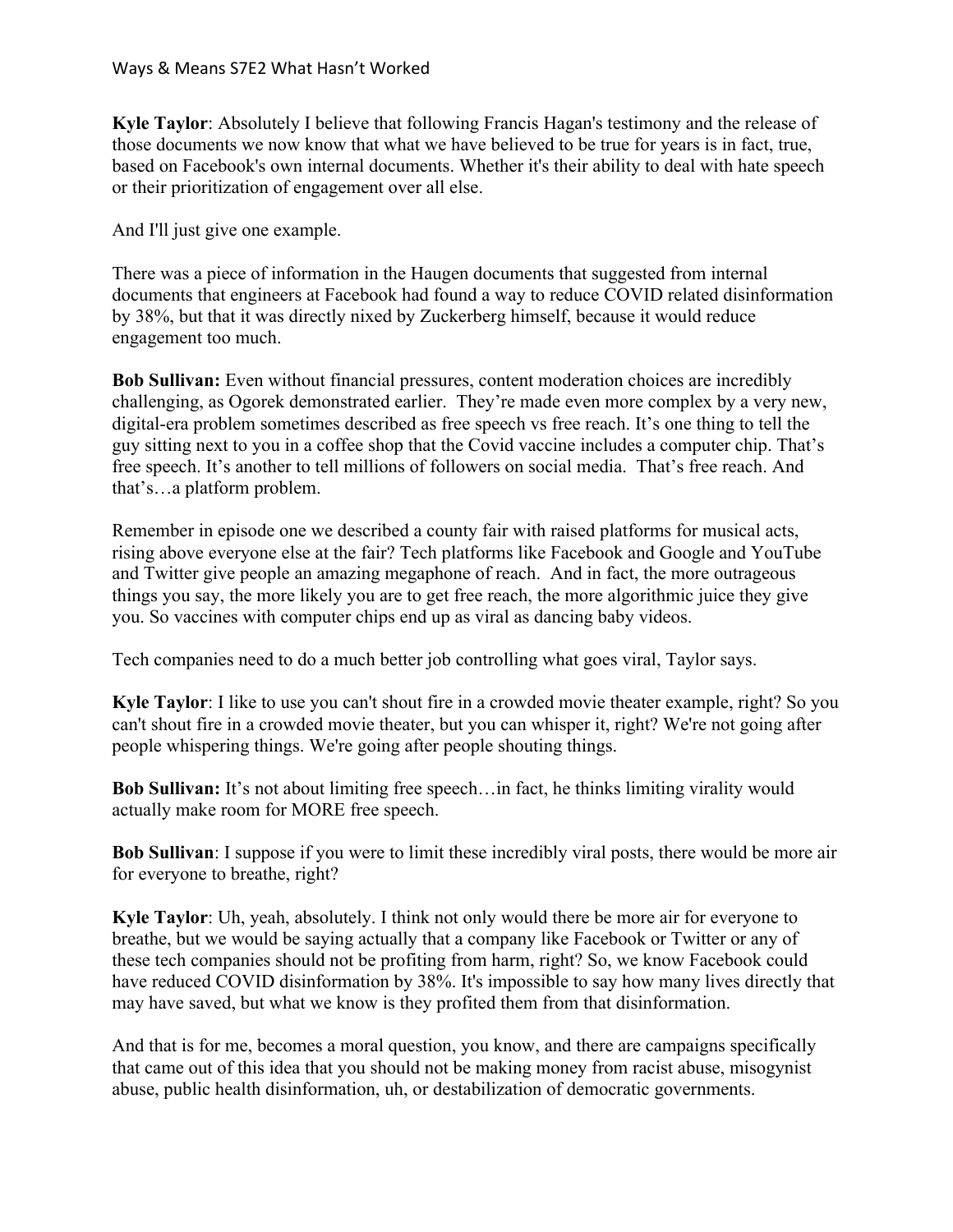**Bob Sullivan:** Moderation is, of course, an essential part of any tech company's work – really, any company's work. You get to decide, with only a few limits, who gets to buy your product or service. And if let's say you own a shopping mall, you get to decide what stores to rent to. That's not controversial. But what if you owned…. almost every shopping mall? That's the position that a company like Apple finds itself in right now with its app store.

If a small business wants to use the app store…. Apple has to approve. Apple is judge and jury for every app that appears on the app store, effectively gatekeeping every iPhone in the world. The app store is a "walled garden." That, once again, is platform power. As you might imagine, this app store gatekeeping has not been without controversy. But Jane Horvath, Apple's chief privacy officer, argues that there is tremendous benefit from this walled garden strategy. All app developers have to pay a fee, register with their real name, and submit software to review before it's posted to the app store. That keeps things safe.

**Jane Horvath**: Your health data health is an API. With the health app, you can literally upload all of your medical records. So it's really sensitive data. And any app that wants to either read or write to the health app has to agree to the developer guidelines. And one of the most important protections is those apps can only do that for the health purposes. So they can't use any data that they collect from the health app for targeted advertising, for red lining, for anything other than strictly health and fitness purposes. So, app agrees to that, app wants to get put on the app store and we have all kinds of technical tools that we run the app through before that app can actually be placed in the app store and put up for sale.

**Bob Sullivan:** Keeping malware or privacy invading apps out of the app store…that's certainly a worthy goal. But a bit like Facebook and content moderation, this puts Apple in a very powerful position, deciding what stays and what goes. Should Apple, or should any tech company, really have that much power?

**Bob Sullivan:** There are lots of situations now where tech companies are acting as judge and jury in these situations. And, you know, a lot of customers probably trust whatever apple does, but some don't, and you know, what can Apple do? What can tech companies do in a situation where they're making these really critical decisions?

**Jane Horvath**: I think, this is a really interesting question. And I think we need to look to literally the privacy community for the answer to that. We have been grappling with that very same question, particularly as GDPR was drafted and GDPR contains accountability provisions.

So not only are you supposed to abide by the underlying provisions of GDPR, the law itself, but you actually have to have systems in place to show that you're abiding by the laws. So to me, we should take a page from the privacy law and make companies accountable.

So you're absolutely right. Most people, we try to be a trustworthy company and do the right thing, but we should be accountable and held accountable if we do the wrong thing. So if we were to reject an app or pull an app from the app store for anti-competitive reasons, we need to be accountable for that. And I do think that there is a lot of opportunity to legislate around these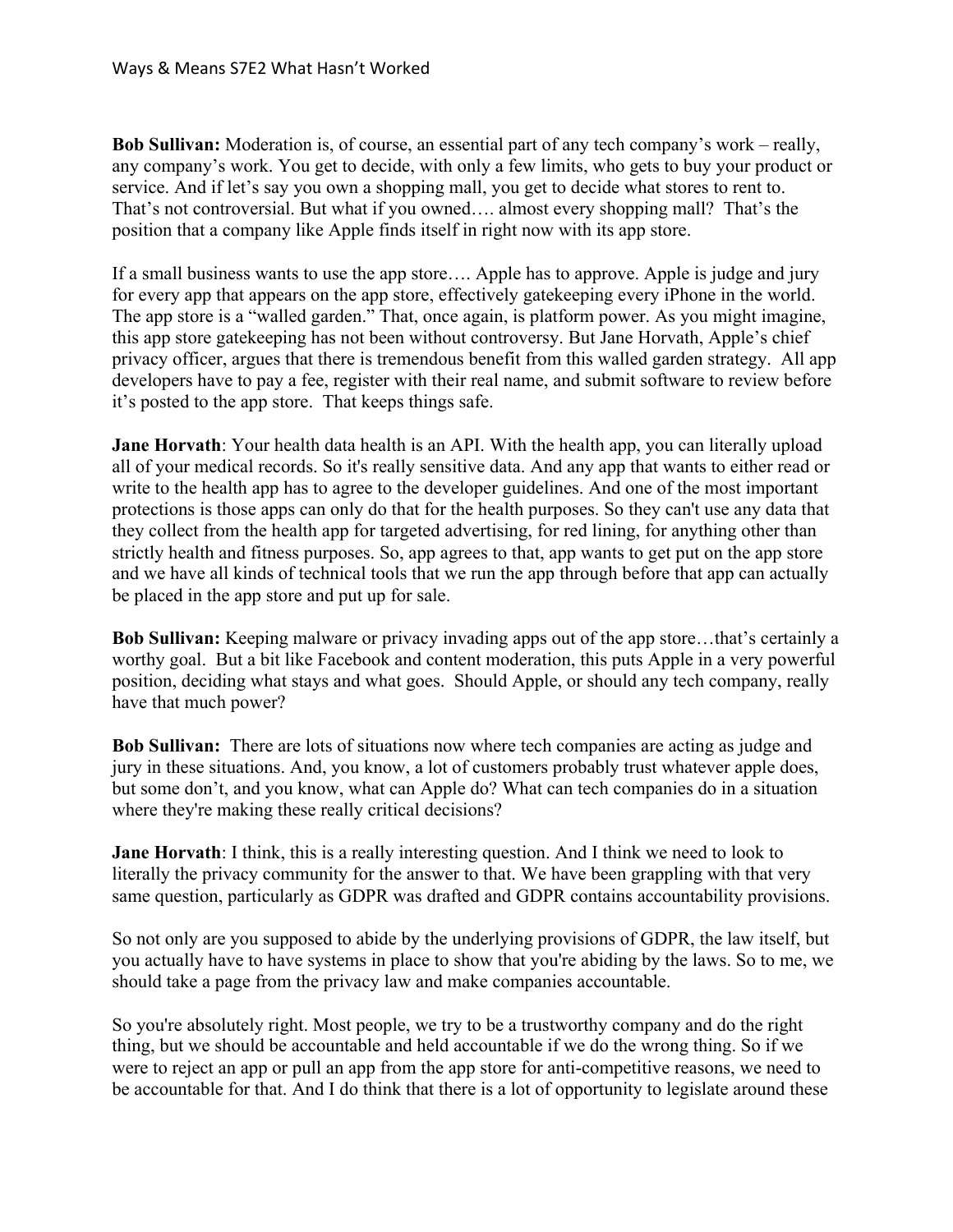accountable systems to allow for the fact that, you know, a particular technology company is not the judge and jury.

**Bob Sullivan:** So if Apple – or other large tech companies – were no longer judge and jury – who would be? Can you throw out a couple of ideas that you like? There's a lot of proposals out there.

**Jane Horvath**: You know, I think that we, one of them would be being transparent. So in the, I described app review and we have a very, you know, back and forth with companies as to why they're rejected. Well, we could move that up and, you know, if they are rejected, of course, we could be required to publish and create records at the very least. And probably not published because of intellectual property concerns, but you know, a requirement to document why individual decisions were made. And though that document could be auditable to ensure that there was no self-dealing and that the reasons put down were in fact, the reasons.

**Bob Sullivan**: Your mind kind of obviously wanders to some sort of external appeals process, you know, could there be a body that someone could say I disagree with Apple's decision about my app, I want someone that has nothing to do with apple to take a look at this. Is that a structure that would make sense, do you think?

**Jane Horvath:** I think the devil would be in the details there and we'd need to figure out what that looks like. If we ended up at a place where every single small app review decision ended up being litigated, it could, you know, impose an enormous cost on the system. Not only in terms of delay, but, I mean, it is an interesting idea. And I think we, I don't think we're at the point to foreclose an idea like that, but I think that there is an opportunity to just start to start discussing ideas such as those.

**Bob Sullivan:** Start discussing ideas. Hopefully, that's what we're doing here.

Okay, to review: so we have these enormous, very rich companies making these very important decisions about what we see, what companies can make money, what we believe… and no one has any oversight over anything they do, so they just act as judge and jury themselves?!!!

Okay, that's … not quite true. In fact, in a way, it's entirely wrong…I'm sorry I've misled you a bit.

Of course, we have judges and juries in the U.S. And we have a "prosecutor," of sorts, who already gets to drag tech companies into court for misdeeds. The Federal Trade Commission is the agency in the U.S. that's generally tasked with keeping tech companies in line. The act creating the FTC gives the agency very broad powers to regulate…. well, deception of any kind by companies. And Congress has given it power to act as watchdog over other issues, too. Abuse of data. Keeping kids under 13 off most websites. The FTC can force any tech company to be accountable for the promises it makes.

So…. why isn't that working out? It's a bit of a complex tale.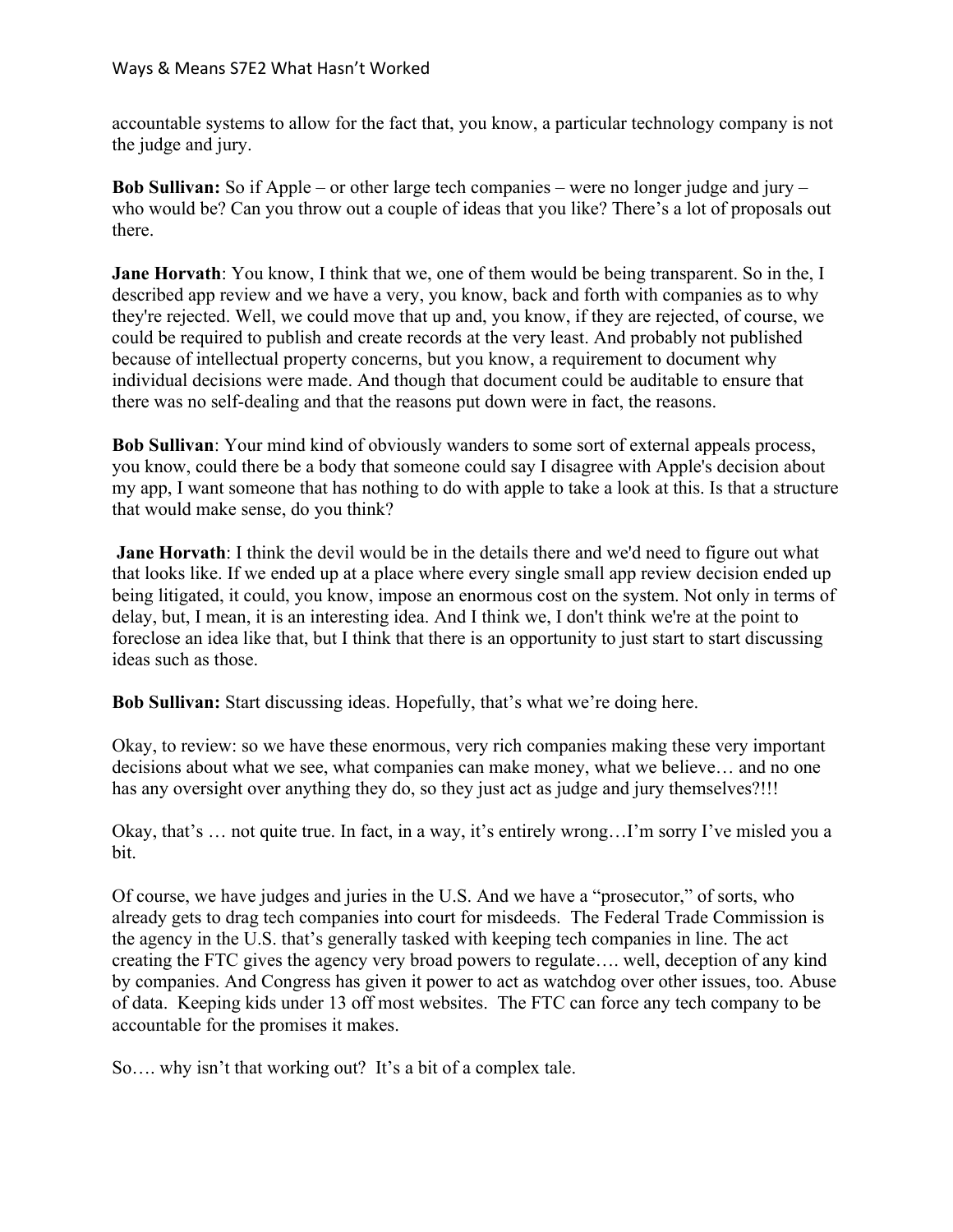We've already told you what happened when the FTC sued Facebook back in 2011 for mistreating consumer data. The firm just did it again. To better understand this side of the problem, we talked to current and former FTC lawyers. There are lots of quirks, to use a nice term, about how the FTC gets to enforce the law.

Here's Bobbi Spector, long-time FTC lawyer who currently works for Commissioner Christine Wilson, describing what is sometimes called the 'one bite of the apple' problem.

**Bobbi Spector:** For example, Facebook, they in 2012, entered an order with the FTC, and what's important to understand is we are only able for a new first-time violation. We can't get civil penalties unless the company has violated one of the privacy statutes that we enforced, like the children's privacy act, CAPA, that CAPA violations, we can get civil penalties or the fair credit reporting app. But if it's a section five case unfairness or deception, we can only get an order.

**Bob Sullivan:** Imagine if you got a parking ticket that said simply "don't do this again." No fine! At least the first time. One free bite of the apple. You probably wouldn't be afraid of parking illegally. And the parking enforcement offers, well they would get pretty frustrated. That's just about the situation the FTC finds itself in. But that is how Congress set things up .... a long, long-time years ago.

**Bobbi Spector**: People get upset about and are frustrated about is that our orders, even injunctive wise, they don't go far enough. There was a criticism of the Facebook order that didn't change Facebook's core business. Well, as I explained to you before, we're bringing these cases under section five of the FTC Act. This is a hundred-year-old statute that was not designed to address these kinds of practices.

**Bob Sullivan:** Yes, the FTC Act is 100 years old. Not only did the writers of the law not envision the Internet. They didn't envision television when that law was written. But there's more.

Updating this 100-year-old statute, even making tweaks to account for small changes, well that takes forever. Say the FTC wants to redefine location data as personal information, subject to stricter controls. That…could take years.

**Bobbi Spector**: The FTC is unique among federal agencies in that, in our consumer protection, we have a specialized type of rulemaking called Magnuson Moss, and it's very onerous. It has many layers of procedural steps because it requires the FTC to, in addition to putting out a notice and getting comments, we have to hold hearings and we have to issue a findings report. It's just additional procedural steps. And each one of those, if you can imagine, could take months, right? Because you have a hearing and then you have to analyze the record of the hearing and then you have to issue these findings. And there's a particular way that has to be, let's use your location example.

Like, let's say the definition of personal information didn't include your location. And so the FTC would put out a notice saying we want to amend the copper role to include location. And then we request comments, and you usually give companies at least 30 or 60 days. And then if we get hundreds of thousands of comments, that's a lot to review, which does happen in some rules. And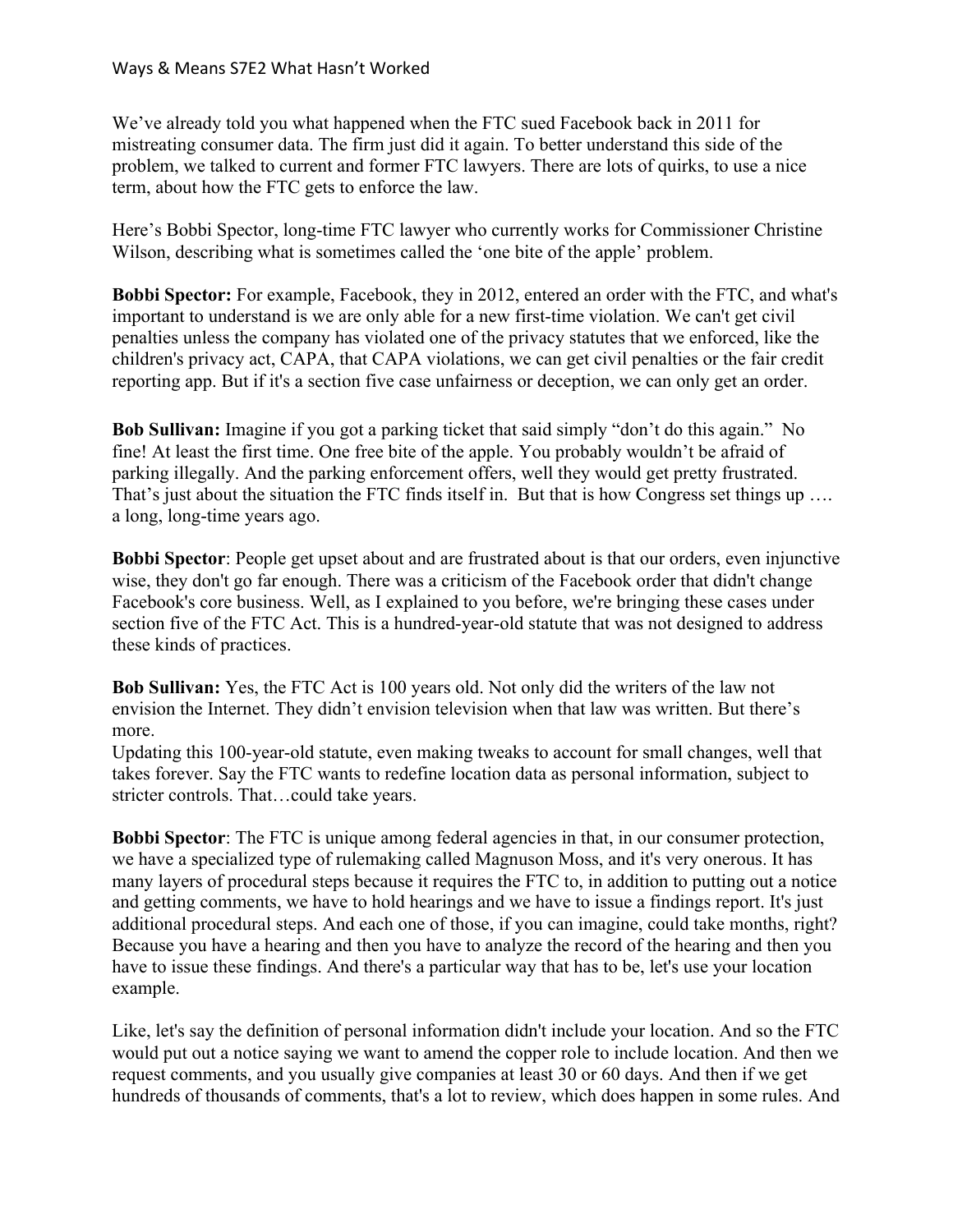then we have to prepare another notice that analyzes the comments. And what's interesting about this is if based on the comments the commission decides to do something very different than what initially proposed, then they would need to put out that new proposal for comment again.

**Bob Sullivan:** You get the idea. By the time the FTC decides location information is personal information that must be handled with a certain care, 1,000 startups have already come and gone. While tech companies are innovating at 500 miles an hour, flying around in private jets, the FTC is chasing after them on a bicycle with one flat tire. But even that doesn't really express the depth of the David vs Goliath challenge.

**Bobbi Spector:** Yeah. And the other challenge that we always bring up is that we have a severe resource limitations. We have a division of privacy that has 40 to 45 employees depending on the day. And then we have employees in other parts of the agency enforcement and our office of policy and planning that also work on privacy, but it's not like where the UK commissioner's offices that have 700 plus employees. Irish data protection has like 150. I mean, we don't have that.

So, we have to make very difficult decisions sometimes about where to, you know, commit resources and in case selection and in research and other things, we try very hard to cover, you know, cover all of the issues, but you know, it can be challenging.

**Bob Sullivan:** And there's more. FTC rule makers have to thread the impossible needle of making rules specific enough that a judge would get it …. but not so specific that they are useless in a few months.

**Bobbi Spector**: that proved challenging for us in an enforcement action. We tried to enforce an order with that kind of requirement. And the court said that it didn't have enough specificity to tell the company what they needed to do so they to be able to comply. But if you put in that specificity, is it going to be outdated within a year? So it's a challenge.

**Bob Sullivan:** Which is why former FTC head of consumer protection David Vladeck, who is instrumental in that first Facebook lawsuit, sometimes sounds so exasperated.

**David Vladeck**: It's just a matter of triage. We just don't have the resources that are needed to really keep companies the size of Google, Facebook, apple, Amazon Twitter, among the cases that we brought. Remember it wasn't just Facebook. We simultaneously sued Google. We shortly thereafter sued Twitter. We sued Apple a number of times, we sued Microsoft a couple of times.

So, these are big companies that have substantial enterprises that we need to oversee. And, you know, I think it is fair to criticize the FTC for not doing better job, but given the resources we had available to us, we did the best we could.

**Bob Sullivan:** Imagine suing Google, and Facebook, and Twitter, and Microsoft, all at once, with a few dozen lawyers. Trying to keep all of Big Tech accountable in an office that wouldn't even quality as a mid-size law firm. Is this situation hopeless? Well there's plenty of proposals working their way through Congress that would fund a dramatic increase in FTC enforcement.